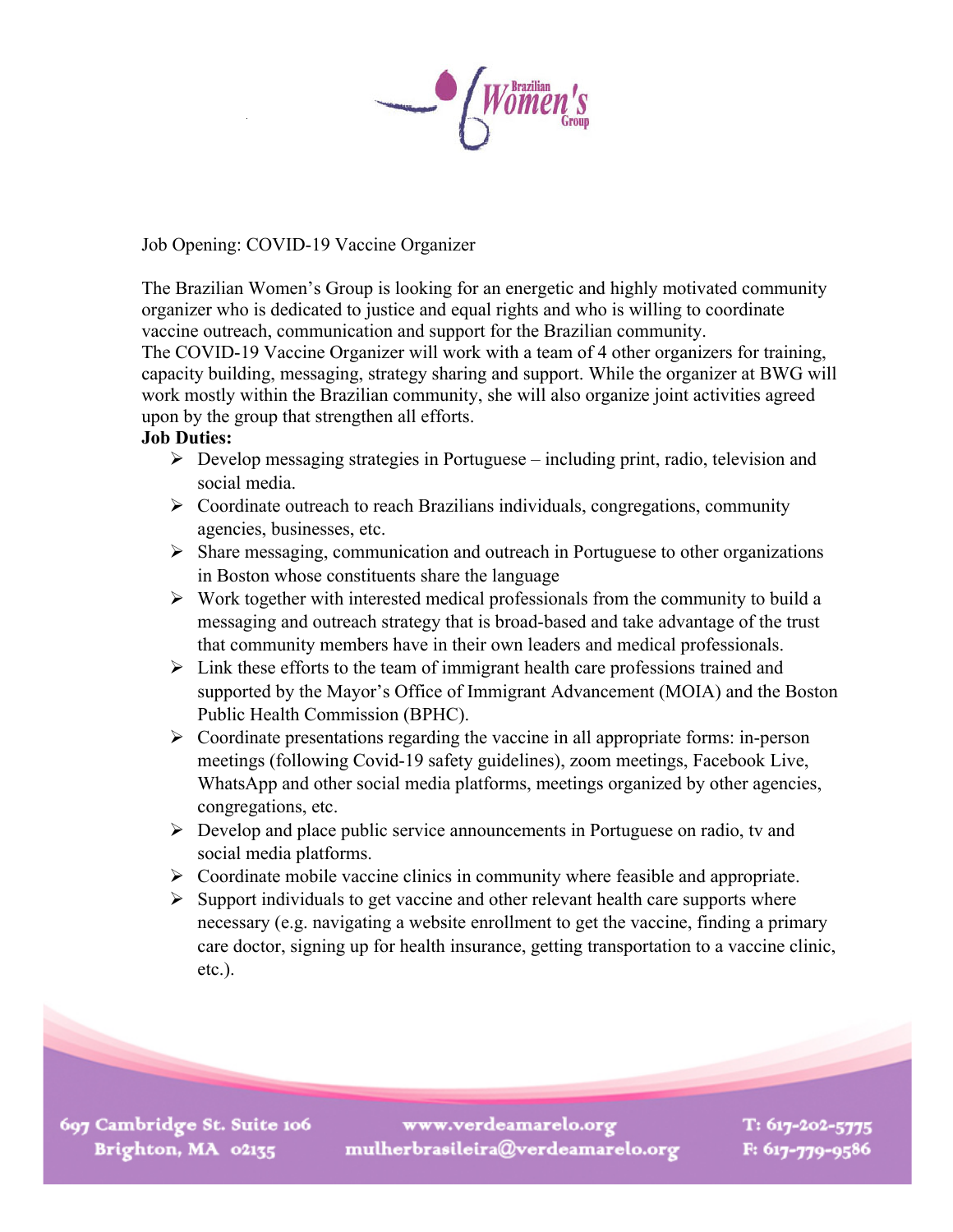

- $\triangleright$  Track number of people reached with information, educated via presentations and vaccinated.
- $\triangleright$  Where feasible, link outreach regarding Covid-19 vaccine education to other issues and campaigns: eliminating the public charge rule, enrollment in the Health Safety Net, Safe Communities Act outreach, etc.

## **Qualifications:**

- A passion for social, economic and racial justice, and for immigrants rights
- A passion to develop power and leadership in others.
- Fully Bilingual (Portuguese and English), written and speaking
- Willingness to work long and irregular hours, weekends and evenings
- Community organizing and activist experience preferred
- Well organized, can handle multiple tasks at once
- Excellent communication and interpersonal skills.
- Comuter and social media skills. Basic website skills
- The ability to set priorities and organize a work plan in order to achieve the best results.
- Resilience in the face of setbacks, failures, and delays, and a focus on creativity and what oneself can do differently and creatively in such situations to open up new possibilities.
- Identify with the hours of the community, which can include working some nights and weekends, and occasionally increasing hours to ensure victory in a campaign.
- Bicultural candidates strongly preferred.

We envision that organizers will meet 2x each month as a team. One of the meetings will work on building the team's capacity – to develop messaging and communication tools, share outreach and communication strategies, organize joint activities, etc. The second meeting will involve the team with health care providers from among local hospitals, health centers, the Boston Public Health Commission and the Mayor's Office of Immigrant Advancement. The goal of these meetings will be to bring vaccine and other health related resources to the organizers and organizations to bolster vaccine success in the short term and to build more sustainable relationships between community groups and health care providers that improve community health over the long haul.

697 Cambridge St. Suite 106 Brighton, MA 02135

www.verdeamarelo.org mulherbrasileira@verdeamarelo.org